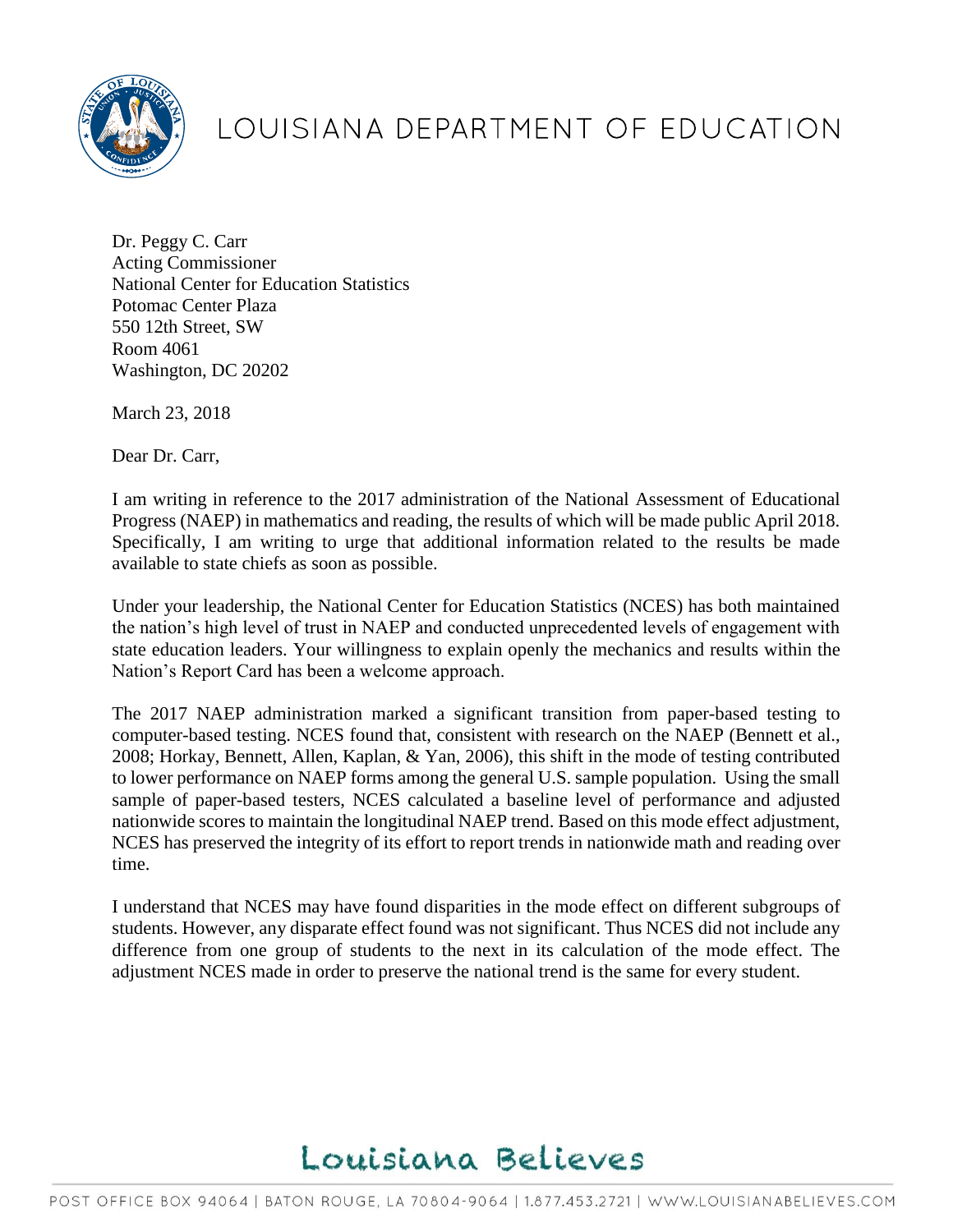It is my understanding that, though NCES maintained a consistent longitudinal trend at the national level, there remains the possibility that the mode effect in a given state may have been greater than the nationwide mode effect. This could be attributable to a disproportionately large population of a subgroup that experienced a greater mode effect than the national effect. It also could be attributable to the relative capacity of 4th and 8th grade students in a given state to use computers.

As a potential illustration of this point, no Louisiana student in 4th grade or 8th grade had ever been required to take a state assessment via a computer or tablet as of the 2017 NAEP administration. This fact, coupled with a variety of social indicators that may correspond with low levels of technology access or skill, may mean that computer usage or skill among Louisiana students, or students in any state, is not equivalent to computer skills in the national population.

I would like to be assured, as soon as possible, that when NCES reports math and reading results on a state-by-state basis over a two-year interval, the results and trends reported at the state level reflect an evaluation of reading and math skill rather than an evaluation of technology skill. I am therefore writing to request that the following information be made available to state chiefs as soon as possible:

- 1. The mode effect adjustment applied to each grade and subject nationally
- 2. The average mean scores for students taking the paper-based test and for students taking the tablet-based test, at the state level and at the national level, in each grade, subject, and subgroup
- 3. Evidence of the random equivalence of the groups of students taking the paper-based tests and students taking the tablet-based tests, at the state level and at the national level
- 4. National subgroup performance trends, reported by performance quintile, quartile, or decile.

Having this information as soon as possible will allow state chiefs the comfort to know that NAEP's state-level reporting possesses the integrity in this transition year that NCES has rightly taken pains to assure exists at the national level.

I thank you for your continued partnership with our state and others, and I look forward to your response

Sincerely,

 $\overrightarrow{K}$ 

John C. White Louisiana State Superintendent of Education

CC: Hon. James Blew, U.S. Department of Education Dr. William Burshaw, National Assessment Governing Board Carissa Miller, Council of Chief State School Officers

## Louisiana Believes